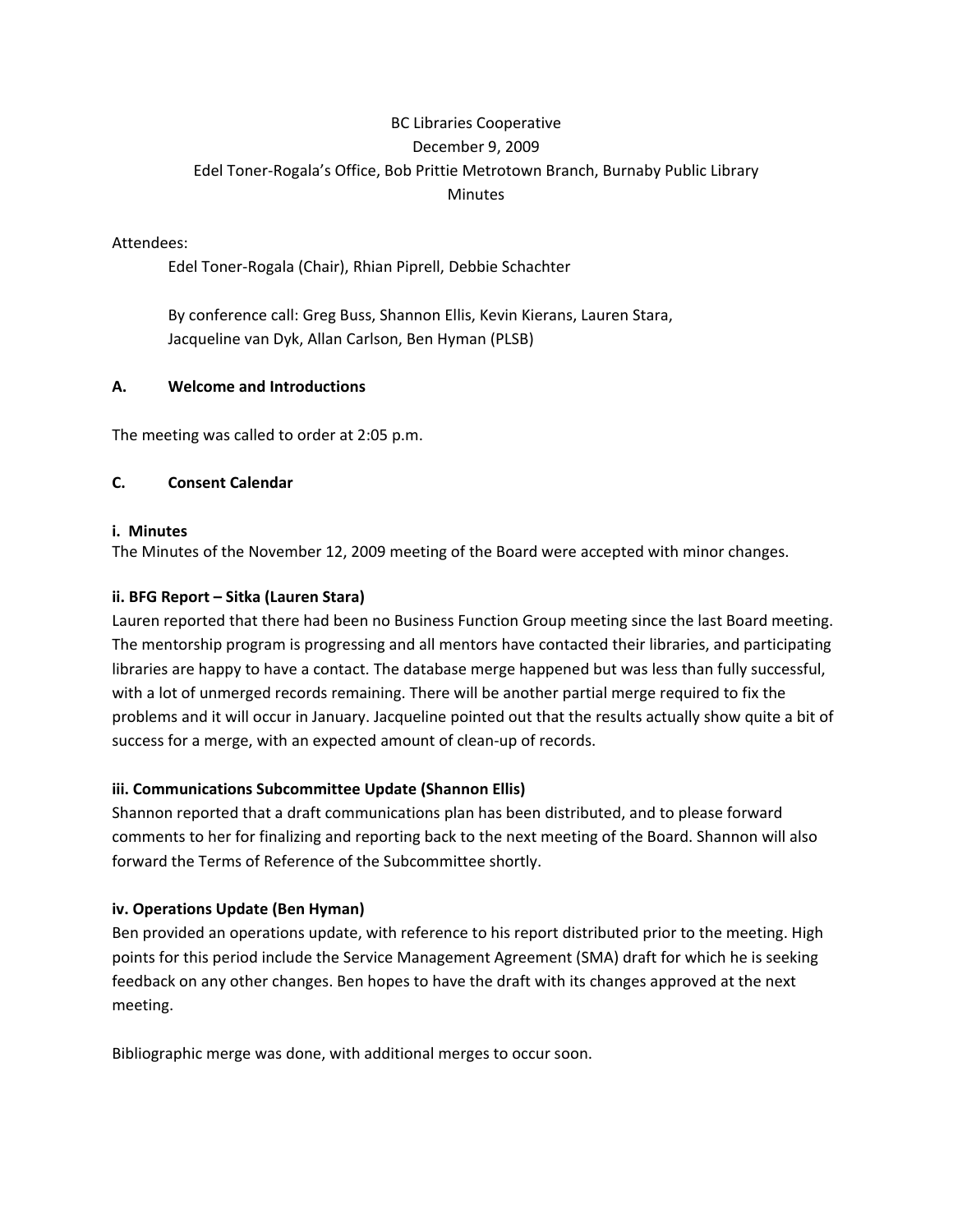Evergreen Release upgrade 1.6 completed. This upgrade needed to be done prior to the Thompson Nicola coming on board. The upgrade went quite well with some site impacts that have now almost all been repaired, and a further 5‐6 bugs to be fixed by the weekend. Thompson Nicola will be coming on board the week of December 14<sup>th</sup>.

As almost all sites will have increased fees, Ben is wondering whether the Board should make calls prior to going public with the approved new fee structure. Edel suggests a letter, which she will draft with Allan and Ben, with follow‐ups by telephone. This will provide an opportunity to discuss the challenges and concerns with libraries after they have received the letters. Board members will make the phone calls, using a script created by Edel.

Next communication will be a call for interest for the second quarter of 2010. Lauren will also send an announcement welcoming TNR to the Evergreen family.

## **D. Major Discussion Items**

i. "Big Libraries" event – feedback from conversations from the Chief Librarians at the "big libraries"

Greg, Kevin, and Edel shared comments and concerns collected from their conversations with chief librarians. There was sufficient interest to proceed with an event, and information regarding concerns including governance, decision‐making, standardization (uniformity) and local control, as areas that can be addressed generally with the B.C. library community.

## Next steps:

Create a draft agenda to determine what the event should entail, including addressing the myths of Evergreen (identified in discussions with various libraries). The event is likely to be a full day event, potentially March 4<sup>th</sup>. Shannon, Kevin and Edel will work on the agenda.

Ben suggests sending out information to address some of the myths, prior to the March meeting, such as doing one page "did you know" type of communications. Allan and Ben to brainstorm on this and connect with Shannon and the Communications Committee with any specific ideas.

## **ii. Meeting Calendar**

Next meeting will be January 20 at 2 p.m. at Burnaby Public Library, Metrotown.

## **iii. Other**

Fee Structure: need to start work looking at fee structures that will be appropriate to post secondary, schools and special libraries.

AGM Planning: The Board needs clarification of the timing for the AGM. Allan will report back on the required timing.